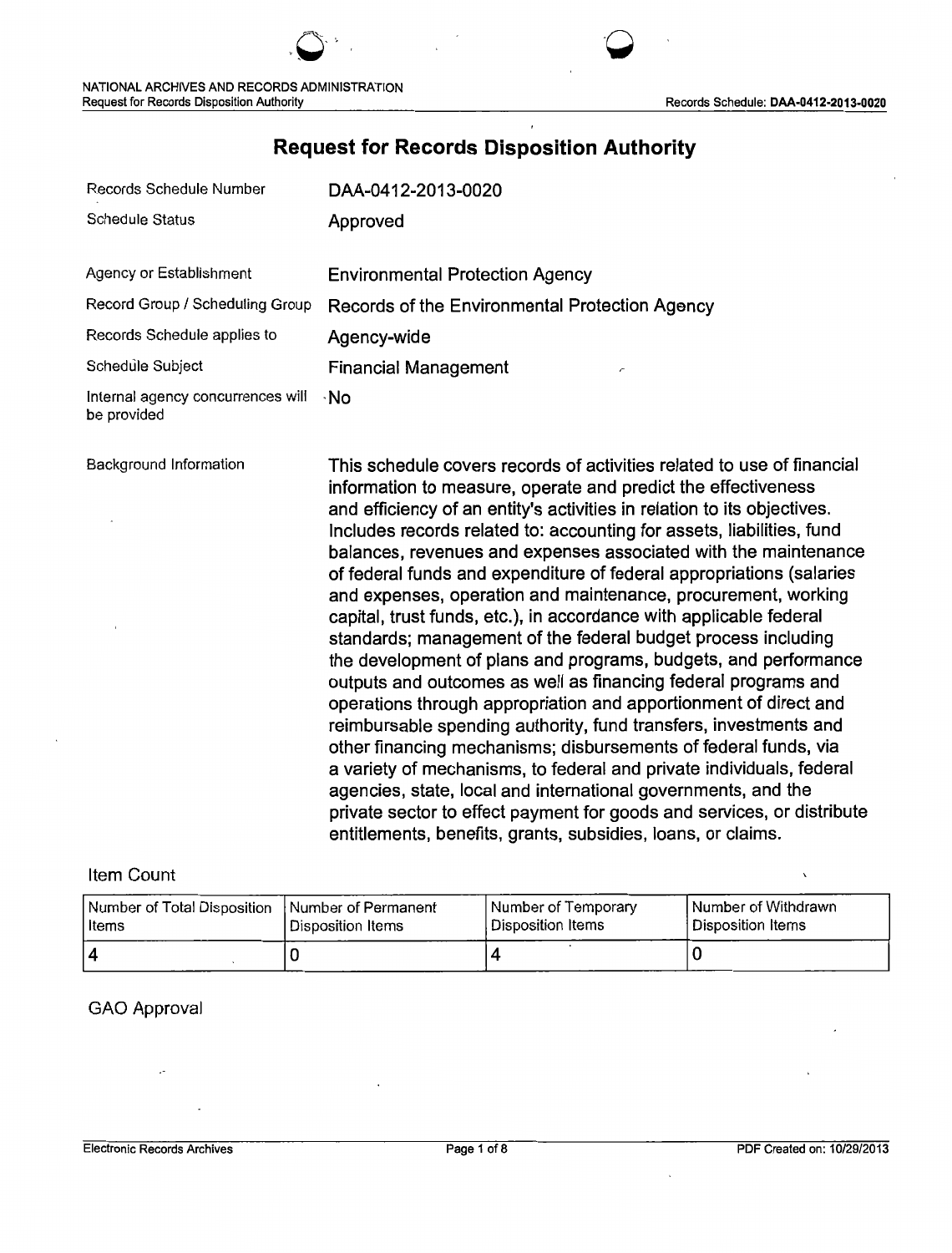# Outline of Records Schedule Items for DAA-0412-2013-0020

| Sequence Number |                                                                                                         |
|-----------------|---------------------------------------------------------------------------------------------------------|
|                 | <b>Financial Management</b>                                                                             |
| 1.1             | <b>Budget records</b><br>Disposition Authority Number: DAA-0412-2013-0020-0001                          |
| 1.2             | Accounting and appropriation allotment records<br>Disposition Authority Number: DAA-0412-2013-0020-0002 |
| 1.3             | Payroll support<br>Disposition Authority Number: DAA-0412-2013-0020-0003                                |
| 1.4             | Payroll records not covered elsewhere<br>Disposition Authority Number: DAA-0412-2013-0020-0004          |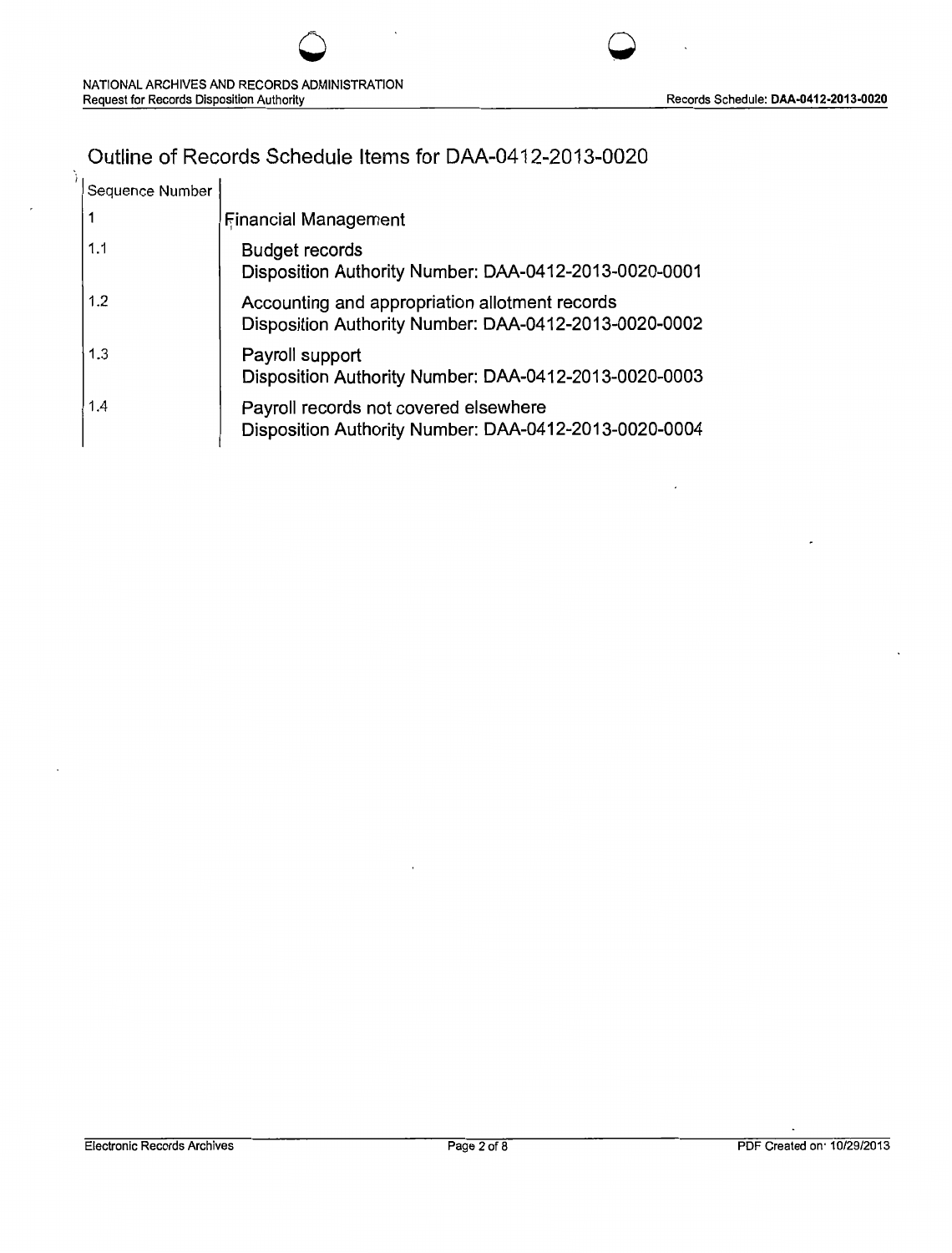## Records Schedule Items

| Sequence Number |                                                                                                                                     |                                                                        |                                                                                                                                                                                                                                                                                                                                                                                                                                                                                                                                                                                                                                                                                                                                                                                                                                                                                                                                                                                                         |
|-----------------|-------------------------------------------------------------------------------------------------------------------------------------|------------------------------------------------------------------------|---------------------------------------------------------------------------------------------------------------------------------------------------------------------------------------------------------------------------------------------------------------------------------------------------------------------------------------------------------------------------------------------------------------------------------------------------------------------------------------------------------------------------------------------------------------------------------------------------------------------------------------------------------------------------------------------------------------------------------------------------------------------------------------------------------------------------------------------------------------------------------------------------------------------------------------------------------------------------------------------------------|
| 1               | <b>Financial Management</b>                                                                                                         |                                                                        |                                                                                                                                                                                                                                                                                                                                                                                                                                                                                                                                                                                                                                                                                                                                                                                                                                                                                                                                                                                                         |
| 1.1             | <b>Budget records</b>                                                                                                               |                                                                        |                                                                                                                                                                                                                                                                                                                                                                                                                                                                                                                                                                                                                                                                                                                                                                                                                                                                                                                                                                                                         |
|                 | Disposition Authority Number                                                                                                        |                                                                        | DAA-0412-2013-0020-0001                                                                                                                                                                                                                                                                                                                                                                                                                                                                                                                                                                                                                                                                                                                                                                                                                                                                                                                                                                                 |
|                 | $c(1)$ ).                                                                                                                           |                                                                        | Includes, but is not limited to: apportionment and reapportionment schedules,<br>proposing quarterly obligations under each authorized appropriation; background<br>records, cost statements, rough data and similar materials accumulated in<br>the preparation of annual budget estimates, including duplicates of budget<br>estimates and justifications and related apportionment language sheets, narrative<br>statements, copies of transcripts of congressional budget hearings, and related<br>documents; and reports generated and received throughout the budget process,<br>including copies of the annual budget, as well as periodic reports on the status<br>of appropriation accounts and apportionment and documents authorizing new or<br>revised budget allowances to programs (excludes the record copy of the annual<br>budget submitted to the Administrator, the Office of Management and Budget<br>(OMB), and the President which is permanent and covered by schedule 299, item |
|                 | <b>Final Disposition</b>                                                                                                            | Temporary                                                              |                                                                                                                                                                                                                                                                                                                                                                                                                                                                                                                                                                                                                                                                                                                                                                                                                                                                                                                                                                                                         |
|                 | Item Status                                                                                                                         | Active                                                                 |                                                                                                                                                                                                                                                                                                                                                                                                                                                                                                                                                                                                                                                                                                                                                                                                                                                                                                                                                                                                         |
|                 | Is this item media neutral?                                                                                                         | Yes                                                                    |                                                                                                                                                                                                                                                                                                                                                                                                                                                                                                                                                                                                                                                                                                                                                                                                                                                                                                                                                                                                         |
|                 | Do any of the records covered<br>by this item currently exist in<br>electronic format(s) other than e-<br>mail and word processing? | Yes                                                                    |                                                                                                                                                                                                                                                                                                                                                                                                                                                                                                                                                                                                                                                                                                                                                                                                                                                                                                                                                                                                         |
|                 | Do any of the records covered<br>by this item exist as structured<br>electronic data?                                               | Yes                                                                    |                                                                                                                                                                                                                                                                                                                                                                                                                                                                                                                                                                                                                                                                                                                                                                                                                                                                                                                                                                                                         |
|                 | <b>Manual Citation</b>                                                                                                              |                                                                        | Manual Title                                                                                                                                                                                                                                                                                                                                                                                                                                                                                                                                                                                                                                                                                                                                                                                                                                                                                                                                                                                            |
|                 | EPA 1005 item a                                                                                                                     |                                                                        |                                                                                                                                                                                                                                                                                                                                                                                                                                                                                                                                                                                                                                                                                                                                                                                                                                                                                                                                                                                                         |
|                 | GRS or Superseded Authority<br>Citation                                                                                             | <b>GRS 5/3a</b><br><b>GRS 5/3b</b><br><b>GRS 5/4</b><br><b>GRS 5/2</b> |                                                                                                                                                                                                                                                                                                                                                                                                                                                                                                                                                                                                                                                                                                                                                                                                                                                                                                                                                                                                         |
|                 | Disposition Instruction                                                                                                             |                                                                        |                                                                                                                                                                                                                                                                                                                                                                                                                                                                                                                                                                                                                                                                                                                                                                                                                                                                                                                                                                                                         |
|                 | Cutoff Instruction                                                                                                                  |                                                                        | Close at end of fiscal year covered by the budget or<br>when no longer needed for current agency business.                                                                                                                                                                                                                                                                                                                                                                                                                                                                                                                                                                                                                                                                                                                                                                                                                                                                                              |

 $\overline{\mathcal{O}}$  and  $\overline{\mathcal{O}}$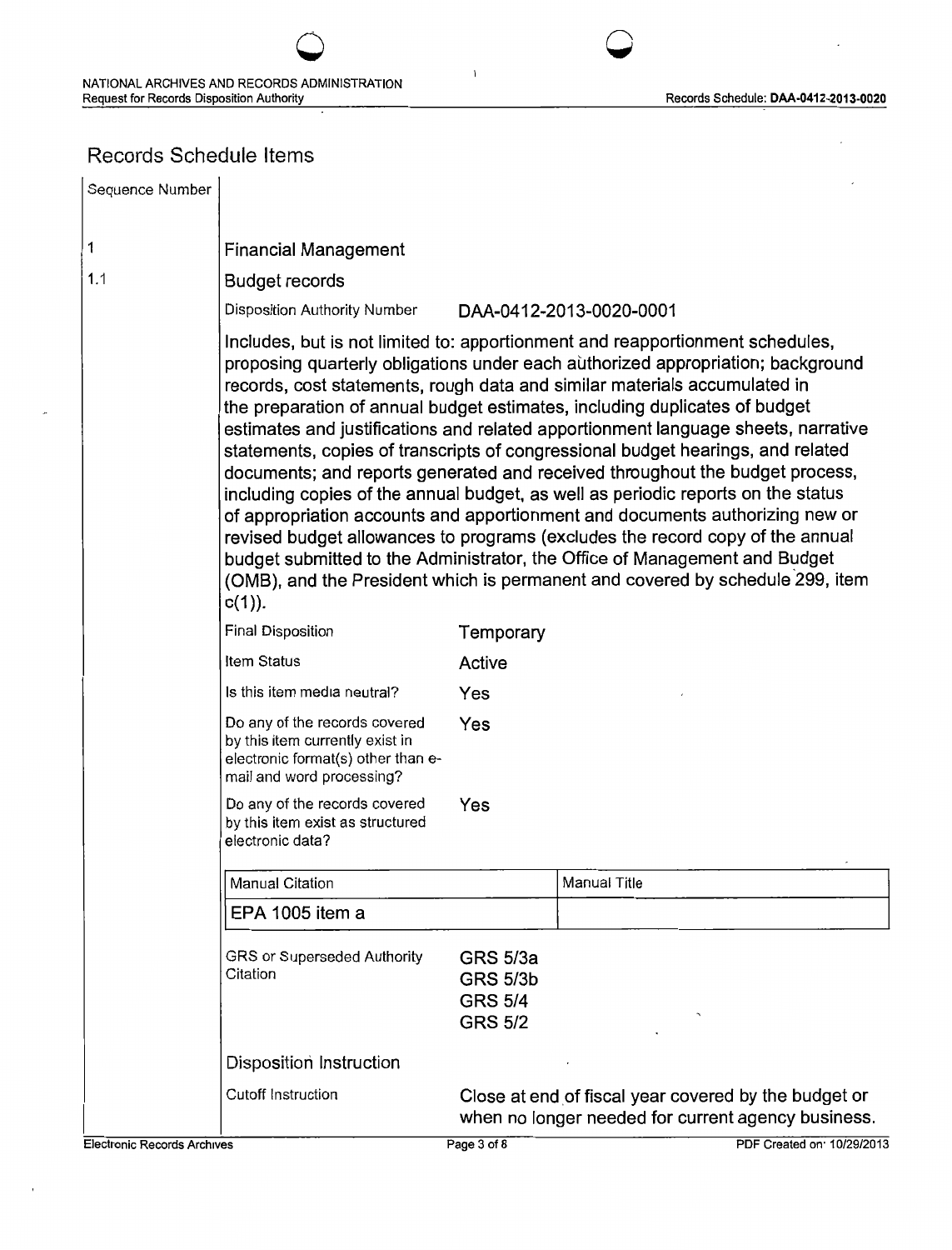|                                    | <b>Retention Period</b>                                                                                                             |                                                                                           | Destroy 5 year(s) after file closure.                                                                                                                                                                                                                                                                                                                                                                                                                                                                                                                                                                                                                                                                                                                                                                                                                       |
|------------------------------------|-------------------------------------------------------------------------------------------------------------------------------------|-------------------------------------------------------------------------------------------|-------------------------------------------------------------------------------------------------------------------------------------------------------------------------------------------------------------------------------------------------------------------------------------------------------------------------------------------------------------------------------------------------------------------------------------------------------------------------------------------------------------------------------------------------------------------------------------------------------------------------------------------------------------------------------------------------------------------------------------------------------------------------------------------------------------------------------------------------------------|
|                                    | Additional Information                                                                                                              |                                                                                           |                                                                                                                                                                                                                                                                                                                                                                                                                                                                                                                                                                                                                                                                                                                                                                                                                                                             |
|                                    | GAO Approval                                                                                                                        | Not Required                                                                              |                                                                                                                                                                                                                                                                                                                                                                                                                                                                                                                                                                                                                                                                                                                                                                                                                                                             |
| 1.2                                | Accounting and appropriation allotment records                                                                                      |                                                                                           |                                                                                                                                                                                                                                                                                                                                                                                                                                                                                                                                                                                                                                                                                                                                                                                                                                                             |
|                                    | Disposition Authority Number                                                                                                        |                                                                                           | DAA-0412-2013-0020-0002                                                                                                                                                                                                                                                                                                                                                                                                                                                                                                                                                                                                                                                                                                                                                                                                                                     |
|                                    | expenditures in summary.                                                                                                            |                                                                                           | Includes, but is not limited to: accountable officers' files maintained by the Agency<br>for site audit by the Government Accountability Office (GAO) auditors, consisting<br>of statements of transactions, statements of accountability, collection schedules<br>and vouchers, disbursement schedules and vouchers, and all other schedules and<br>vouchers, or documents used as schedules or vouchers (excludes commercial<br>freight charges for services for fiscal accounts that are not settled and payroll<br>records covered by other items in this schedule); appropriation allotment files,<br>showing status of obligations and allotments under each authorized appropriation;<br>external accounting reports as required by government-wide regulations; and<br>general accounting ledgers, showing debit and credit entries, and reflecting |
|                                    | <b>Final Disposition</b>                                                                                                            | Temporary                                                                                 |                                                                                                                                                                                                                                                                                                                                                                                                                                                                                                                                                                                                                                                                                                                                                                                                                                                             |
|                                    | Item Status                                                                                                                         | Active                                                                                    |                                                                                                                                                                                                                                                                                                                                                                                                                                                                                                                                                                                                                                                                                                                                                                                                                                                             |
|                                    | Is this item media neutral?                                                                                                         | Yes                                                                                       |                                                                                                                                                                                                                                                                                                                                                                                                                                                                                                                                                                                                                                                                                                                                                                                                                                                             |
|                                    | Do any of the records covered<br>by this item currently exist in<br>electronic format(s) other than e-<br>mail and word processing? | Yes                                                                                       |                                                                                                                                                                                                                                                                                                                                                                                                                                                                                                                                                                                                                                                                                                                                                                                                                                                             |
|                                    | Do any of the records covered<br>by this item exist as structured<br>electronic data?                                               | Yes                                                                                       |                                                                                                                                                                                                                                                                                                                                                                                                                                                                                                                                                                                                                                                                                                                                                                                                                                                             |
|                                    | <b>Manual Citation</b>                                                                                                              |                                                                                           | Manual Title                                                                                                                                                                                                                                                                                                                                                                                                                                                                                                                                                                                                                                                                                                                                                                                                                                                |
|                                    | EPA 1005 item b                                                                                                                     |                                                                                           |                                                                                                                                                                                                                                                                                                                                                                                                                                                                                                                                                                                                                                                                                                                                                                                                                                                             |
|                                    | GRS or Superseded Authority<br>Citation                                                                                             | <b>GRS 7/3</b><br><b>EPA 9/1a</b><br><b>GRS 6/1a</b><br>N1-412-07-69/5<br><b>GRS 3/6b</b> |                                                                                                                                                                                                                                                                                                                                                                                                                                                                                                                                                                                                                                                                                                                                                                                                                                                             |
|                                    | <b>Disposition Instruction</b>                                                                                                      |                                                                                           |                                                                                                                                                                                                                                                                                                                                                                                                                                                                                                                                                                                                                                                                                                                                                                                                                                                             |
|                                    | <b>Cutoff Instruction</b>                                                                                                           |                                                                                           | Close when end of fiscal year has occurred, or when<br>fiscal year close-out activities are concluded, or when<br>period covered by the account has ended.                                                                                                                                                                                                                                                                                                                                                                                                                                                                                                                                                                                                                                                                                                  |
|                                    | <b>Retention Period</b>                                                                                                             |                                                                                           | Destroy 10 year(s) after file closure.                                                                                                                                                                                                                                                                                                                                                                                                                                                                                                                                                                                                                                                                                                                                                                                                                      |
| <b>Electronic Records Archives</b> |                                                                                                                                     | Page 4 of 8                                                                               | PDF Created on: 10/29/2013                                                                                                                                                                                                                                                                                                                                                                                                                                                                                                                                                                                                                                                                                                                                                                                                                                  |

 $\cdot$ 

 $\bar{1}$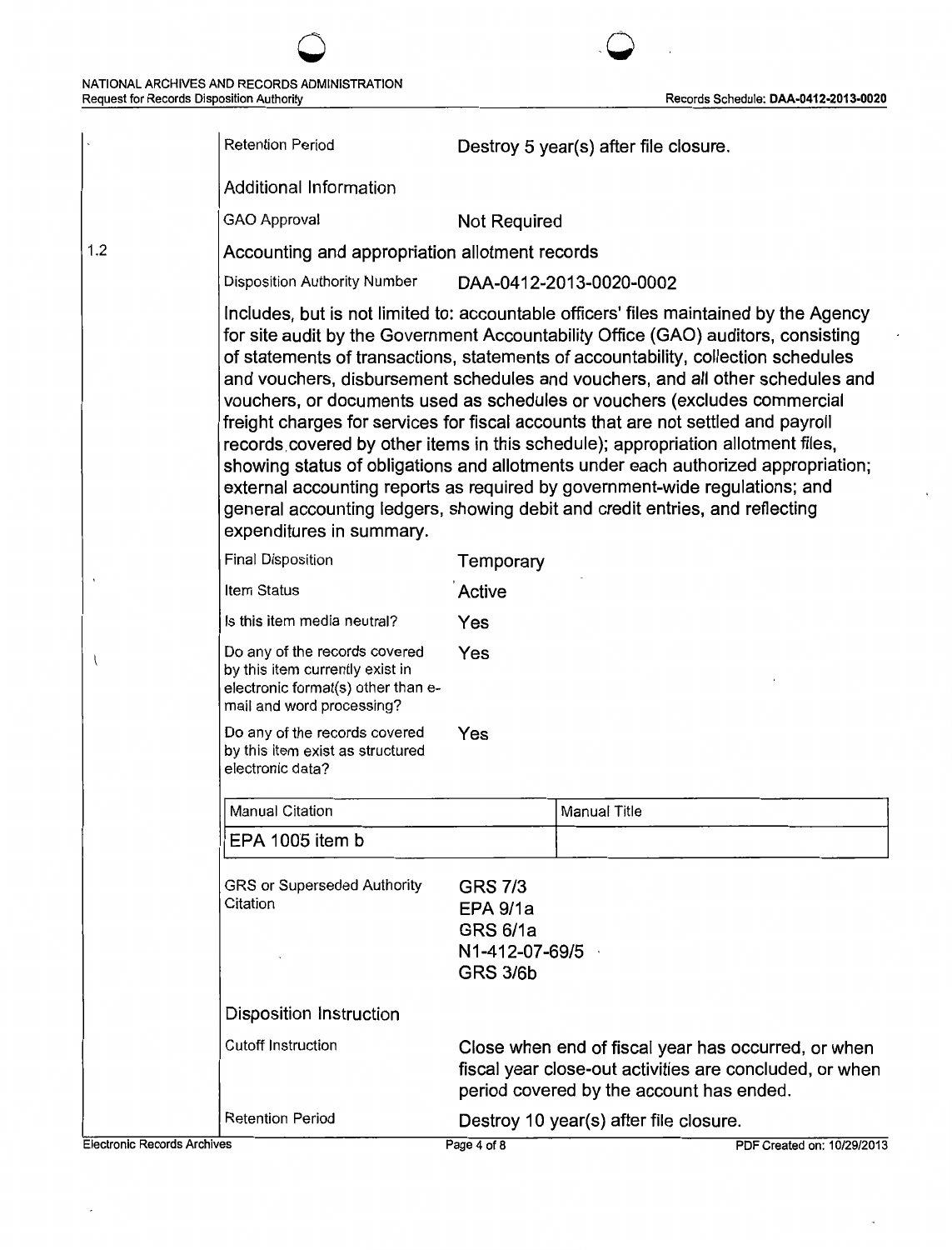|  |  |  | Records Schedule: DAA-0412-2013-0020 |  |
|--|--|--|--------------------------------------|--|
|--|--|--|--------------------------------------|--|

|     | <b>Additional Information</b>                                                                                                       |                                                                                                                                                                                                                                                                                                                                                                                                                                                                                                                              |                                                                          |
|-----|-------------------------------------------------------------------------------------------------------------------------------------|------------------------------------------------------------------------------------------------------------------------------------------------------------------------------------------------------------------------------------------------------------------------------------------------------------------------------------------------------------------------------------------------------------------------------------------------------------------------------------------------------------------------------|--------------------------------------------------------------------------|
|     | GAO Approval                                                                                                                        | Not Required                                                                                                                                                                                                                                                                                                                                                                                                                                                                                                                 |                                                                          |
| 1.3 | Payroll support                                                                                                                     |                                                                                                                                                                                                                                                                                                                                                                                                                                                                                                                              |                                                                          |
|     | Disposition Authority Number                                                                                                        |                                                                                                                                                                                                                                                                                                                                                                                                                                                                                                                              | DAA-0412-2013-0020-0003                                                  |
|     | biweekly, quarterly, and annually.                                                                                                  |                                                                                                                                                                                                                                                                                                                                                                                                                                                                                                                              | Includes employee status reports for employee's statement data, prepared |
|     | <b>Final Disposition</b>                                                                                                            | Temporary                                                                                                                                                                                                                                                                                                                                                                                                                                                                                                                    |                                                                          |
|     | Item Status                                                                                                                         | Active                                                                                                                                                                                                                                                                                                                                                                                                                                                                                                                       |                                                                          |
|     | Is this item media neutral?                                                                                                         | Yes                                                                                                                                                                                                                                                                                                                                                                                                                                                                                                                          |                                                                          |
|     | Do any of the records covered<br>by this item currently exist in<br>electronic format(s) other than e-<br>mail and word processing? | Yes                                                                                                                                                                                                                                                                                                                                                                                                                                                                                                                          |                                                                          |
|     | Do any of the records covered<br>by this item exist as structured<br>electronic data?                                               | Yes                                                                                                                                                                                                                                                                                                                                                                                                                                                                                                                          |                                                                          |
|     | Manual Citation                                                                                                                     |                                                                                                                                                                                                                                                                                                                                                                                                                                                                                                                              | Manual Title                                                             |
|     | EPA 1005 item c                                                                                                                     |                                                                                                                                                                                                                                                                                                                                                                                                                                                                                                                              |                                                                          |
|     | GRS or Superseded Authority<br>Citation                                                                                             | N1-412-07-69/2a                                                                                                                                                                                                                                                                                                                                                                                                                                                                                                              |                                                                          |
|     | <b>Disposition Instruction</b>                                                                                                      |                                                                                                                                                                                                                                                                                                                                                                                                                                                                                                                              |                                                                          |
|     | <b>Cutoff Instruction</b>                                                                                                           |                                                                                                                                                                                                                                                                                                                                                                                                                                                                                                                              | Close at end of pay cycle.                                               |
|     | <b>Retention Period</b>                                                                                                             |                                                                                                                                                                                                                                                                                                                                                                                                                                                                                                                              | Destroy 56 year(s) after file closure.                                   |
|     | Additional Information                                                                                                              |                                                                                                                                                                                                                                                                                                                                                                                                                                                                                                                              |                                                                          |
|     | GAO Approval                                                                                                                        | Not Required                                                                                                                                                                                                                                                                                                                                                                                                                                                                                                                 |                                                                          |
| 1.4 | Payroll records not covered elsewhere                                                                                               |                                                                                                                                                                                                                                                                                                                                                                                                                                                                                                                              |                                                                          |
|     | Disposition Authority Number                                                                                                        |                                                                                                                                                                                                                                                                                                                                                                                                                                                                                                                              | DAA-0412-2013-0020-0004                                                  |
| ∕   | and/or personnel management purposes.                                                                                               | Includes, but is not limited to: Combined Federal Campaign and other allotment<br>authorizations, such as union dues and savings; leave application files, if employee<br>has not electronically submitted their time card of equivalent; payroll control<br>consisting of worksheets, reconciliation reports, redistribution of disbursement<br>between appropriations, and related records; and payroll system reports, including<br>error reports, ticklers, system operation reports, reports and data used for workload |                                                                          |
|     | <b>Final Disposition</b>                                                                                                            | Temporary                                                                                                                                                                                                                                                                                                                                                                                                                                                                                                                    |                                                                          |

 $\circ$   $\circ$ 

 $\overline{ }$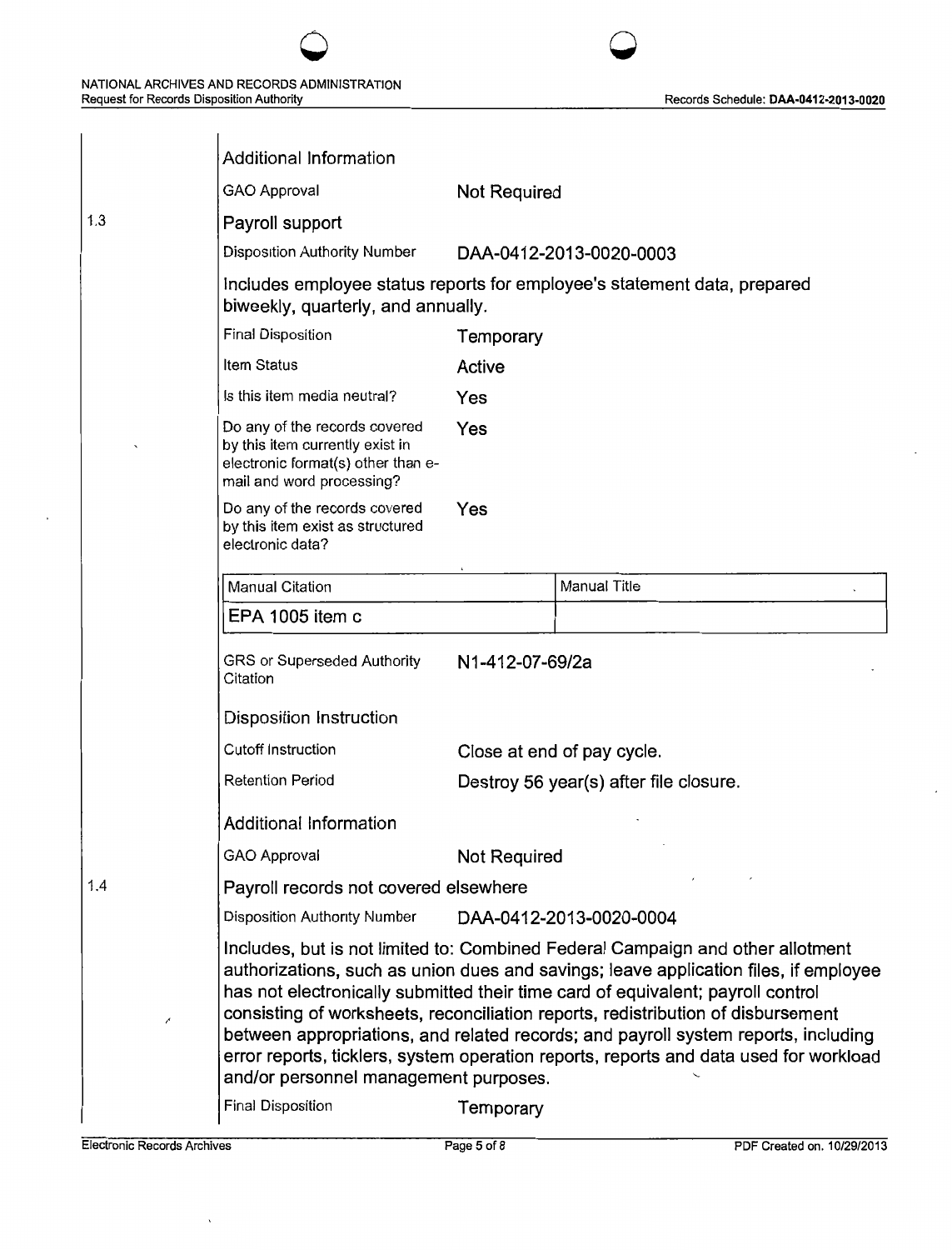J.

| Item Status                                                                                                                         | Active                                                                                                                         |                                            |
|-------------------------------------------------------------------------------------------------------------------------------------|--------------------------------------------------------------------------------------------------------------------------------|--------------------------------------------|
| Is this item media neutral?                                                                                                         | Yes                                                                                                                            |                                            |
| Do any of the records covered<br>by this item currently exist in<br>electronic format(s) other than e-<br>mail and word processing? | Yes                                                                                                                            |                                            |
| Do any of the records covered<br>by this item exist as structured<br>electronic data?                                               | Yes                                                                                                                            |                                            |
| <b>Manual Citation</b>                                                                                                              |                                                                                                                                | <b>Manual Title</b>                        |
| EPA 1005 item d                                                                                                                     |                                                                                                                                |                                            |
| GRS or Superseded Authority<br>Citation                                                                                             | <b>GRS 2/6b</b><br>GRS 2/15a(1)<br>GRS 2/15a(2)<br>N1-412-07-69/3a<br><b>GRS 2/22a</b><br><b>GRS 2/22b</b><br><b>GRS 2/22c</b> |                                            |
| Disposition Instruction                                                                                                             |                                                                                                                                |                                            |
| <b>Cutoff Instruction</b>                                                                                                           | whichever is sooner.                                                                                                           | Close after GAO audit or when 3 years old, |
| <b>Retention Period</b>                                                                                                             |                                                                                                                                | Destroy immediately after file closure.    |
| Additional Information                                                                                                              |                                                                                                                                |                                            |
| GAO Approval                                                                                                                        | Not Required                                                                                                                   |                                            |

 $\circ$   $\circ$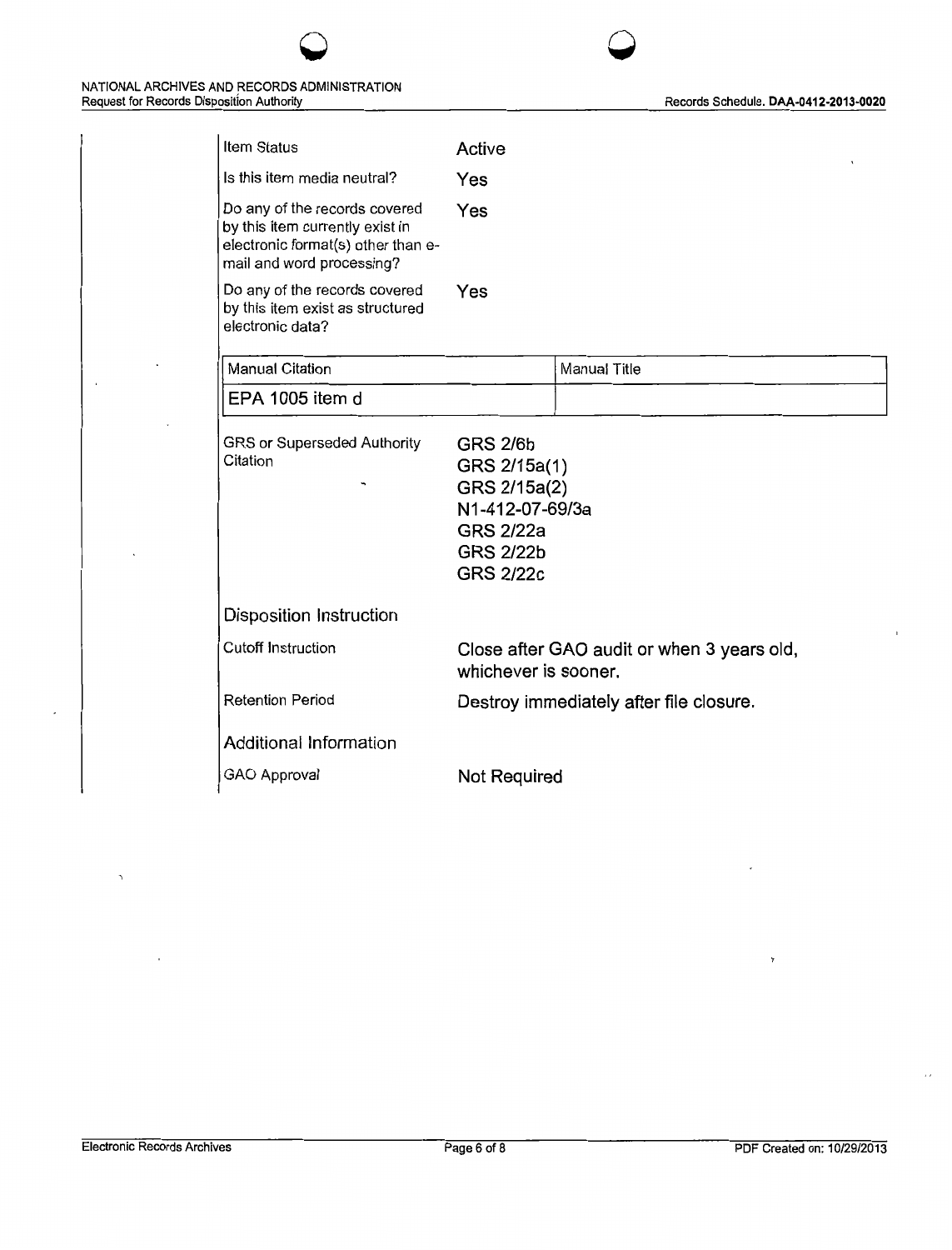# Agency Certification

I hereby certify that I am authorized to act for this agency in matters pertaining to the disposition of its records and that the records proposed for disposal in this schedule are not now needed for the business of the agency or will not be needed after the retention periods specified.

 $\overline{\mathcal{O}}$  and  $\overline{\mathcal{O}}$ 

## Signatory Information

| Date       | Action                              | By                        | <b>Title</b>                                         | Organization                                                                                              |
|------------|-------------------------------------|---------------------------|------------------------------------------------------|-----------------------------------------------------------------------------------------------------------|
| 08/07/2013 | Certify                             | <b>John Ellis</b>         | <b>Agency Records Off</b><br>icer                    | Office of Environmental<br>Information - Office of<br><b>Information Collection</b>                       |
| 08/20/2013 | <b>Return for Revisio</b><br>n      | Henry Wolfinger           | Appraiser                                            | National Archives and<br><b>Records Administration</b><br>- Records Management<br><b>Services</b>         |
| 08/20/2013 | <b>Submit For Certific</b><br>ation | <b>Sandy York</b>         | <b>Records Information</b><br>Manager V              | <b>Office of Environmental</b><br>Information -<br>records and Content<br><b>Management Branch</b>        |
| 08/20/2013 | Certify                             | John Ellis                | Agency Records Off<br>icer /                         | <b>Office of Environmental</b><br>Information - Office of<br><b>Information Collection</b>                |
| 10/22/2013 | <b>Submit for Concur</b><br>rence   | Henry Wolfinger           | Appraiser                                            | National Archives and<br><b>Records Administration</b><br>- Records Management<br>Services                |
| 10/24/2013 | Concur                              | Laurence<br><b>Brewer</b> | Director, National R<br>ecords Management<br>Program | National Archives and<br><b>Records Administration</b><br>- National Records<br><b>Management Program</b> |
| 10/24/2013 | Concur                              | Laurence<br><b>Brewer</b> | Director, National R<br>ecords Management<br>Program | National Archives and<br><b>Records Administration</b><br>- National Records<br>Management Program        |
| 10/25/2013 | Approve                             | David Ferriero            | <b>Archivist of the Unite</b><br>d States.           | Office of the Archivist -<br><b>Office of the Archivist</b>                                               |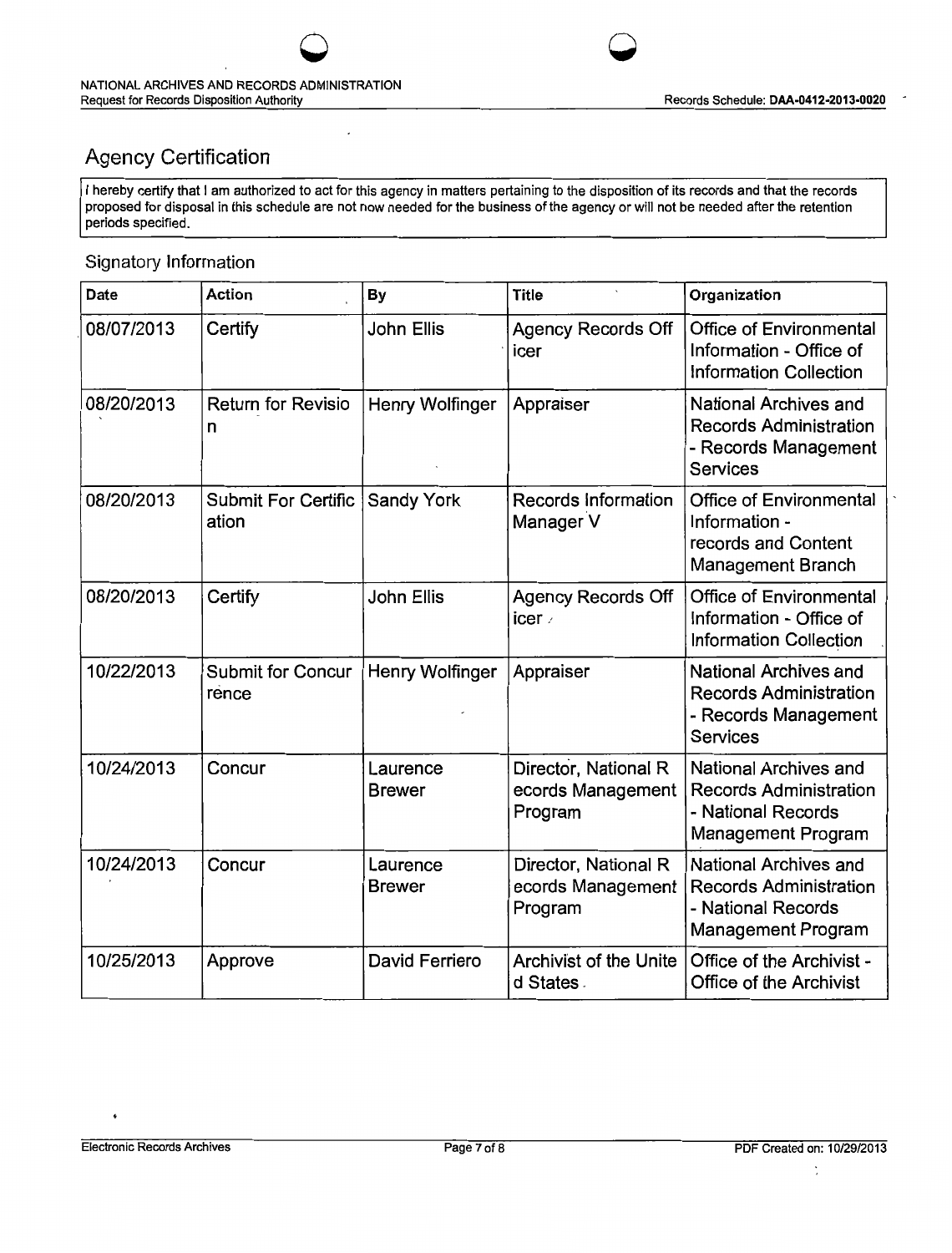- r,

#### **402 - Financial Management**

The use of financial information to measure, operate and predict the effectiveness and efficiency of an entity's activities in relation to its objectives. Includes records related to: accounting for assets, liabilities, fund balances, revenues and expenses associated with the maintenance of federal funds and expenditure of federal appropriations (salaries and expenses, operation and maintenance, procurement, working capital, trust funds, etc.), in accordance with applicable federal standards; management of the federal budget process including the development of plans and programs, budgets, and performance outputs and outcomes as well as financing federal programs and operations through appropriation and apportionment of direct and reimbursable spending authority, fund transfers, investments and other financing mechanisms; disbursements of federal funds, via a variety of mechanisms, to federal and private individuals, federal agencies, state, local and international governments, and the private sector to effect payment for goods and services, or distribute entitlements, benefits, grants, subsidies, loans, or claims.

0 **0** 

| <b>Previous</b><br><b>Schedule</b>  | <b>Previous Title</b>                                                                                                                    | <b>Previous Retention</b>                                                                    | <b>New</b><br><b>Schedule</b> |
|-------------------------------------|------------------------------------------------------------------------------------------------------------------------------------------|----------------------------------------------------------------------------------------------|-------------------------------|
| 040a<br><b>GRS 5/3a</b>             | Budget reports - Annual report                                                                                                           | Close inactive records at end<br>of fiscal year. Destroy 5 years<br>after file closure.      | 1005a                         |
| 040b<br><b>GRS 5/3b</b>             | Budget reports - All other<br>reports                                                                                                    | Close inactive records at end<br>of fiscal year. Destroy 3 years<br>after file closure.      | 1005a                         |
| 043a<br><b>GRS 7/3</b>              | Appropriation allotment files -<br>Record copy                                                                                           | Destroy 6 years and 3 months<br>after the close of the fiscal<br>year involved.              | 1005b                         |
| 121a<br><b>GRS 9/1a</b>             | Transportation and freight -<br>Original vouchers and support<br>documents - Commercial<br>freight charges of settled fiscal<br>accounts | Close file after the period of<br>the fiscal account. Destroy 6<br>years after file closure. | 1005b                         |
| 121b<br><b>GRS 9/1b</b>             | Transportation and freight<br>- Other payment records -<br>Commercial freight charges for<br>services                                    | Close file at end of year.<br>Destroy 10 years after file<br>closure.                        | 1005g                         |
| 276a(1)<br><b>GRS 2/7</b>           | Time and attendance source<br>records - Source records<br>maintained by Payroll<br>Management and Outreach<br>Staff (PMOS)               | Destroy after GAO audit or<br>when 6 years old, whichever<br>is sooner.                      | 1005f                         |
| 278a<br>GRS 6/1a                    | Accountable officers' files -<br>Site audit records as listed in<br>guidance, or their equivalents                                       | Destroy 6 years and 3 months<br>after period covered by the<br>account.                      | 1005b                         |
| 278 <sub>b</sub><br><b>GRS 6/1b</b> | Accountable officers' files<br>- Memorandum copies of<br>accountable officers' returns                                                   | Destroy when 1 year old.                                                                     | 1005h                         |
| 279a(1)<br><b>GRS 2/6a</b>          | Leave records - Leave<br>application files - If employee<br>initials time card or equivalent                                             | Destroy at end of following<br>pay period.                                                   | 1005f                         |
| 279a(2)<br><b>GRS 2/6b</b>          | Leave records - Leave<br>application files - If employee<br>has not initialed time card or<br>equivalent                                 | Destroy after GAO audit or<br>when 3 years old, whichever<br>is sooner.                      | 1005d                         |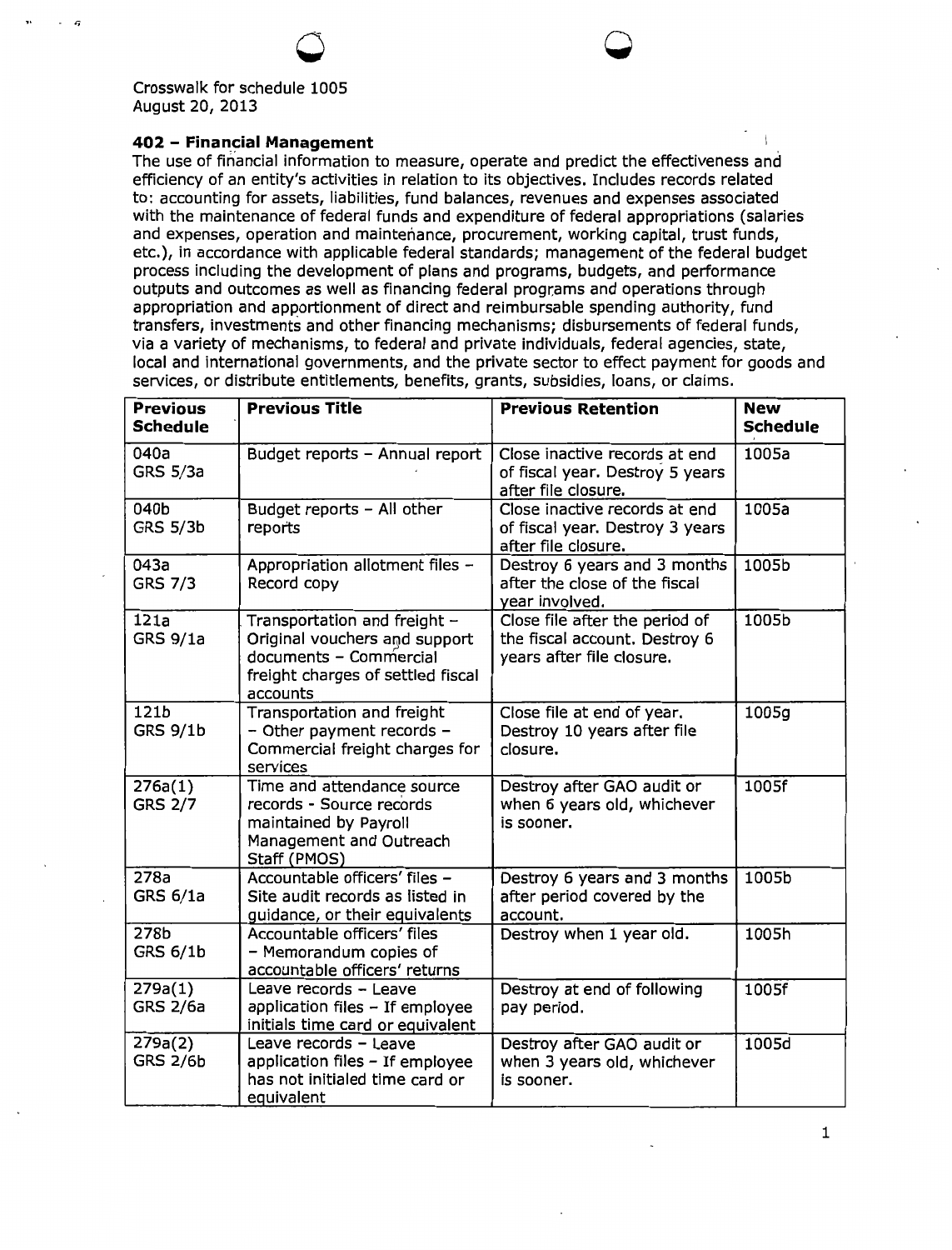

 $\mathfrak s$ 

| <b>Previous</b>                    | <b>Previous Title</b>                                                                                                                                     | <b>Previous Retention</b>                                                                                                                                                                                                                         | <b>New</b>       |
|------------------------------------|-----------------------------------------------------------------------------------------------------------------------------------------------------------|---------------------------------------------------------------------------------------------------------------------------------------------------------------------------------------------------------------------------------------------------|------------------|
| <b>Schedule</b>                    |                                                                                                                                                           |                                                                                                                                                                                                                                                   | <b>Schedule</b>  |
| 279b(1)<br><b>GRS 2/9a</b>         | Leave records - Leave record<br>prepared upon transfer or<br>separation                                                                                   | File on right side of Official<br>Personnel Folder. Follow<br>instructions in EPA 553 -<br>Official Personnel Folders<br>(OPF) - Civilian or EPA<br>554 - Agency Personnel<br>Folders - Public Health<br>Service Commissioned Corps<br>Personnel. | 1005<br>guidance |
| 280a<br>N1-412-07-<br>69/2a        | Payroll support - Record copy                                                                                                                             | Close inactive records at<br>end of pay cycle. Destroy 56<br>years after file closure.                                                                                                                                                            | 1005c            |
| 281a(1)<br><b>GRS 2/</b><br>15a(1) | Combined Federal Campaign<br>and other allotment<br>authorizations - Authorization<br>for individual allotment to the<br><b>Combined Federal Campaign</b> | Destroy after GAO audit or<br>when 3 years old, whichever<br>is sooner.                                                                                                                                                                           | 1005d            |
| 281a(2)<br><b>GRS 2/</b><br>15a(2) | Combined Federal Campaign<br>and other allotment<br>authorizations - Other<br>authorizations, such as union<br>dues and savings                           | Destroy after GAO audit or<br>when 3 years old, whichever<br>is sooner.                                                                                                                                                                           | 1005d            |
| 282a<br>N1-412-07-<br>69/3a        | Payroll control - Record copy                                                                                                                             | Close inactive records at end<br>of year. Destroy 3 years<br>after file closure or audit by<br>GAO, whichever is earlier.                                                                                                                         | 1005d            |
| 283a<br><b>GRS 2/1b</b>            | Individual Employee Pay<br>Record - Record copy                                                                                                           | Close after employee leaves<br>the Agency. Transfer to the<br>National Personnel Records<br>Center. Destroy when 56<br>years old.                                                                                                                 | 1005e            |
| 284a<br><b>GRS 2/22a</b>           | Payroll system reports -<br>Error reports, ticklers, system<br>operation reports                                                                          | Destroy when related actions<br>are completed or when no<br>longer needed, not to exceed<br>2 years.                                                                                                                                              | 1005d            |
| 284b<br><b>GRS 2/22b</b>           | Payroll system reports -<br>Reports and data used for<br>agency workload and/or<br>personnel management<br>purposes                                       | Destroy when 2 years old.                                                                                                                                                                                                                         | 1005d            |
| 284c<br><b>GRS 2/22c</b>           | Payroll system reports -<br>Reports providing fiscal<br>information on agency payroll                                                                     | Destroy after GAO audit or<br>when 3 years old, whichever<br>is sooner.                                                                                                                                                                           | 1005d            |
| 289a<br>N1-412-07-<br>69/5         | External accounting reports as<br>required by government-wide<br>regulations - record copy                                                                | Close inactive records when<br>reports are completed.<br>Destroy 3 years after file<br>closure.                                                                                                                                                   | 1005b            |
| 535b<br><b>GRS 3/6b</b>            | Public printer files - Accounting<br>copy of requisition                                                                                                  | Destroy 3 years after period<br>covered by related account.                                                                                                                                                                                       | 1005b            |
| 589a<br><b>GRS 5/4</b>             | Budget apportionment files -<br>Record copy                                                                                                               | Destroy 2 years after the<br>close of the fiscal year.                                                                                                                                                                                            | 1005a            |

**0 0** 

2